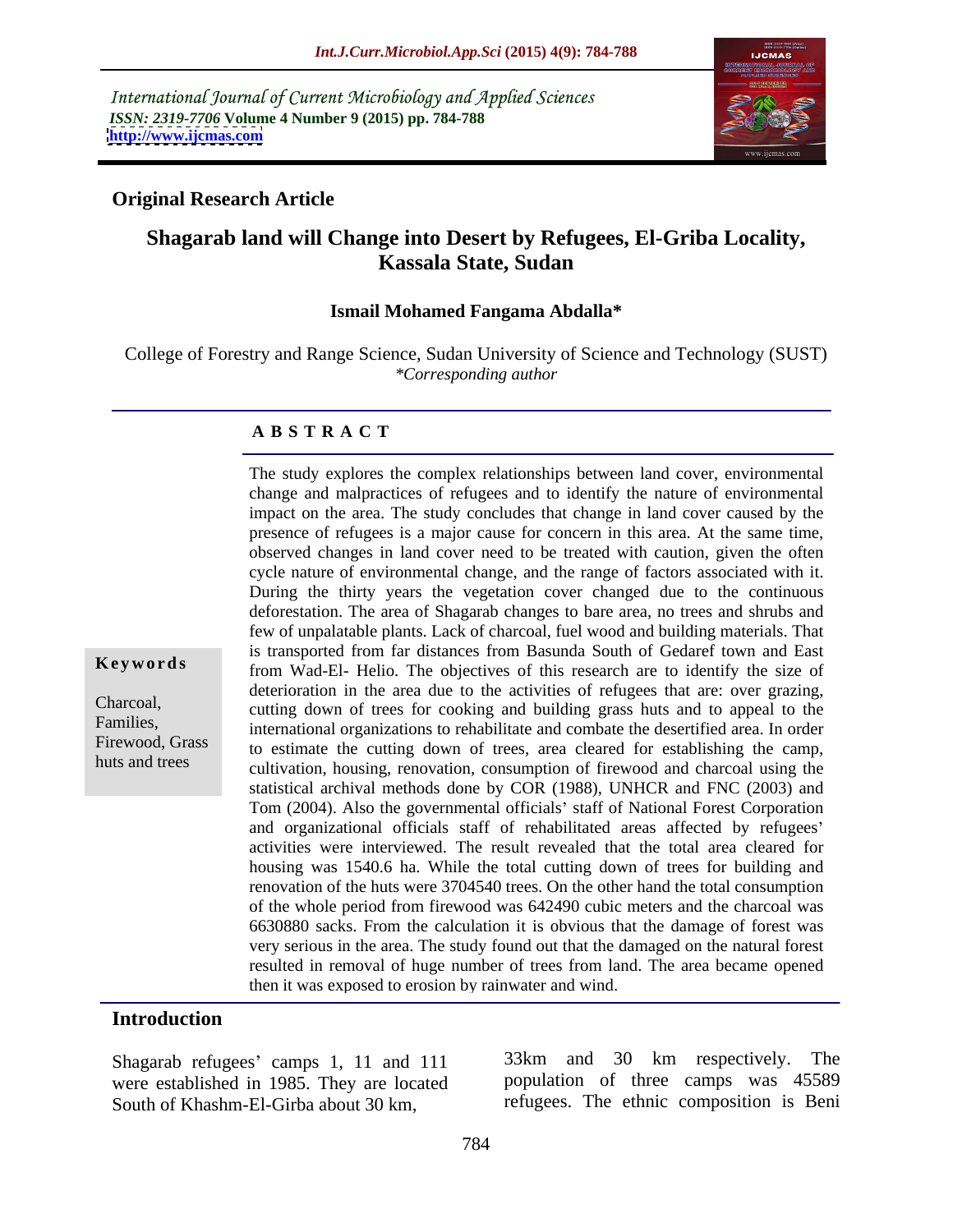Amer and Tigrigna (Berhane, 1989).The cover, and to examine the social, political refugees came to the camps with their livestock consist of cows, sheep, goats and camels even donkies. They settled in an area about three kilometers from Atbara River. Problem The condition of forests in Shagarab area and shrubs before the arrival of refugees. along the bank of Atbra River and *L.,cadaba glandulosa, Cassia tora,Citrullus aegyptiaca* in the past (Adam, 2015).The The activities of refugees depend on herding from trees and shrubs for housing, building materials, cutting down trees for firewood and charcoal and made fencing for their animals (Suliman, 2015).In addition they renovate their grass huts every five years. Materials and Methods

Micah (2011) mentioned that, refugees cause sudden increases in population density trees, area cleared for establishing the camp, in areas of in-migration, stripping landscapes of natural resources and consumption of firewood and charcoal using threatening fragile ecosystems. He added some commentators go so far as to see COR (1988), UNHCR and FNC (2003) and refugees as 'exceptional resource degraders' who use resources in unsustainable ways due to poverty, lack of knowledge about the 1. The average of one hectare (ha) of natural environments of host regions and a tendency to see their stay as only temporary. Richard Black,et al (1997) mentioned that, the 2004). complex relationships between land cover, 2. An area allocated for housing per family environmental change and forced migration in the middle valley of the Senegal River, 3. Each family is allotted three huts and attempting both to identify the nature of environmental impacts of forced FNC, 2003). displacement with specific reference to land

and economic circumstances in which these are exacerbated or reduced.

# **Problem**

were covered by crowded and thick trees Area of Shagrab refugees' settlements is These trees such as *Acacia seyal, Acacia* Acacias, shrubs and grasses before the *mellifera, Acacia senegal, Acacia tortalis,* arrival of refugees in 1985. During the thirty *Balanites aegyptiaca* and *Acacia nilotica* years, the vegetation cover changed due to Khors.The grasses present in the area such Shagarab changes to bare area, no trees and as *Sourghm sudanese,Hibiscus sp. Ipomeas* shrubs and few of unpalatable plants. Lack *pp., Justica flava vahl* and *Tribulus*  of charcoal, fuel wood and building *terrestris* L. And *Aristolochia bracteolate* materials. These forest products transported *spp., Cymbopogon spp.,Ephorbia* and Gedaref town and East from Wad-El- Helio. soil is cracking clay, the climate is semi arid. objectives: To identify the scale of their livestock and cultivating small lands of refugees that are, over grazing, cutting during rainy season. Large area was cleared down of trees for cooking and building grass dense, thick and crowded with forests of the continuous deforestation. The area of from far distances from Basunda South of The study has come up with the following deterioration in the area due to the activities huts. To appeal the international organizations to rehabilitate and combate the decertified area.

# **Materials and Methods**

In order to estimate the cutting down of cultivation, housing, renovation, the statistical archival methods done by Tom (2004) as follows:

- forest in East, West and South of Gedaref State contains 720 trees (Tom, 2004).
- is estimated at 0.13 ha (RSA 2004).
- renovates every five years (UNHCR, FNC, 2003).
- 4. Number of trees cut down for building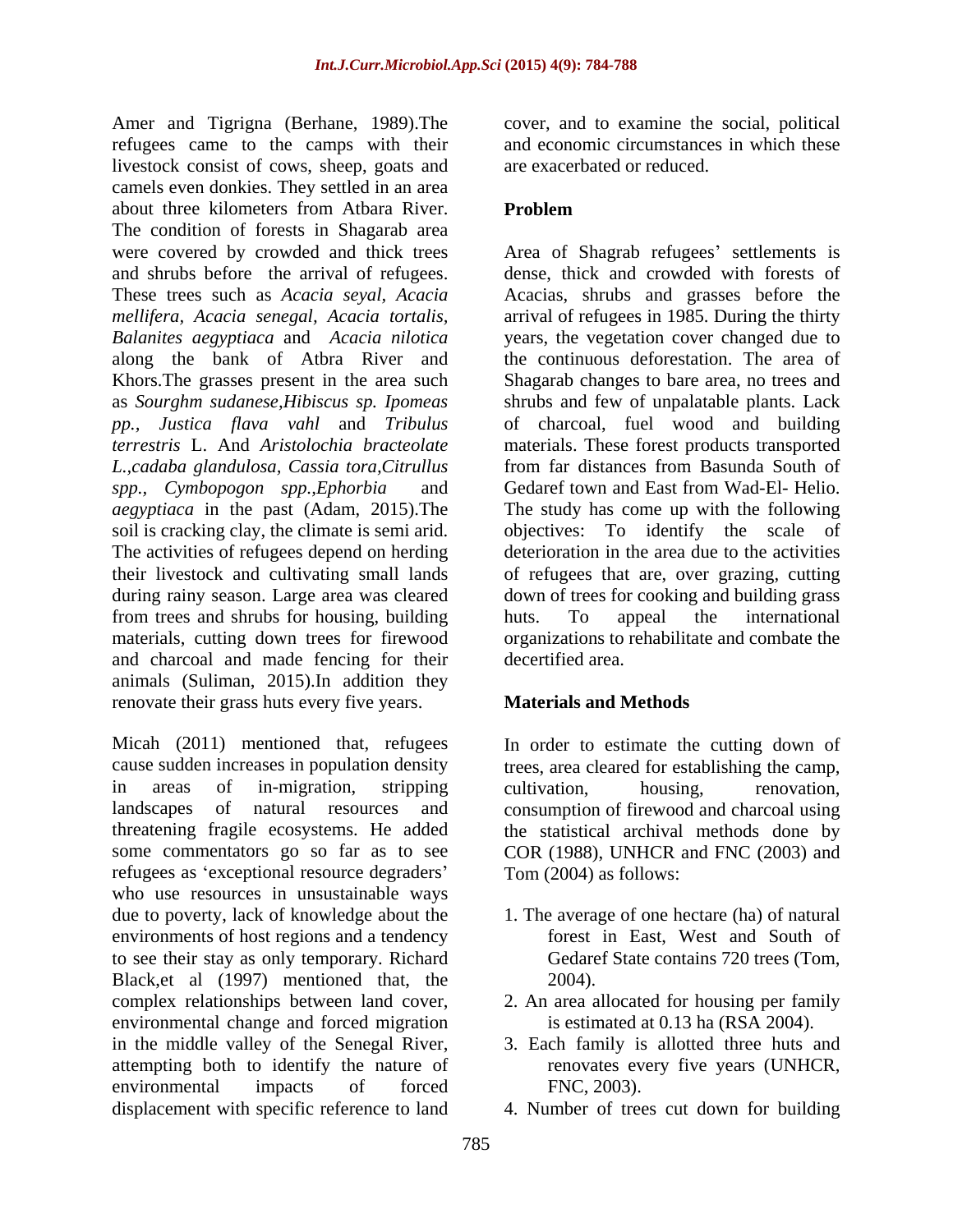- 5. Two cubic meters of firewood is the multiply 0.13 ha/family by 9117 families. consumption of a household every year (COR, 1988). **Cutting down trees for housing**
- 6. One ha of land produces 168 cubic meters
- 
- 
- 

### **General state of vegetation in Shagrab Camps in 2015**

The government officials mentioned that the area is absolutely cleared from trees and The huts are renovated every five years shrubs. Only few species presence in the because the wood is affected by termites and area are scattered at far distance such as wood borers. The huts are renovated six *Acacia mellifera*.The refugees are still times according to their settlement. Then the settled in the area and not patriated.The number of refugees increase due to the rate multiply by six equals to about 164106 huts. of growth during the thirty years of The numbers of trees cut down for settlement and those who arrive every day renovation were equals to about 9846360 cross the border to the Shagrab camps. According to the report of the Team Leader UNHCR and (UNHCR, FNC, 2003).FNC for the rehabilitation of the area affected by refugees (2015): the number of refugees in Shagrab camps has reached to 79264 Firewood consumption refugees approximately due to the rate of growth and as well as to the refugees who Refugees cooked their Angaira (type of food arrive to the camps every years. used instead of bread) and other types of

for each household in about 0.13 ha.The resident was equals to about 637020 cubic

one hut was 60 trees (UNHCR, FNC, total areas cleared for settlement of about 2003). 9117 families equals to 1185 ha, if you

of firewood (COR, 1988). The trees cut down for building huts to each 7. Each family of refugees is supplied with family. They use Dagag, Korki, Matarig and two sacks of charcoal per month grasses. Each household is allotted three (Manger of Sefawa Refugees Camp, huts. The total numbers of huts are equal to 1985). about 27351 huts, if you multiplied 9117 8. One cubic meter of woods produces three families by three huts for each family. Then sacks of charcoal (Tom, 2004). 
the number of trees removed for settlement 9. Interviewed governmental officials of were equals to 1571180 trees, if you National Forest Corporation and staff multiply 1185 ha by720 trees/ha. Then the of rehabilitated areas affected by numbers of trees cut down for housing were refugees' activities (2015). equals to 1641060 trees that is (27351 huts x **Results and Discussion** the method of (Tom, 2000). The total trees 60 trees/hut). The calculation was based on removed for housing and settlement were 3212240 trees.

### **Cutting down trees for hut renovation**

total huts renovated were 27351 huts trees, that is (164106 huts x 60 trees/ hut). (2003) archives are used.

## **Firewood consumption**

**Area cleared for camps settlement** Each family consumed two cubic meters of The area for settlement is cleared from trees, increase) in consumption of firewood. The shrubs and grasses, and three huts were built total consumption of firewood during their food using firewood in traditional stoves. firewood every year. There was (12-fold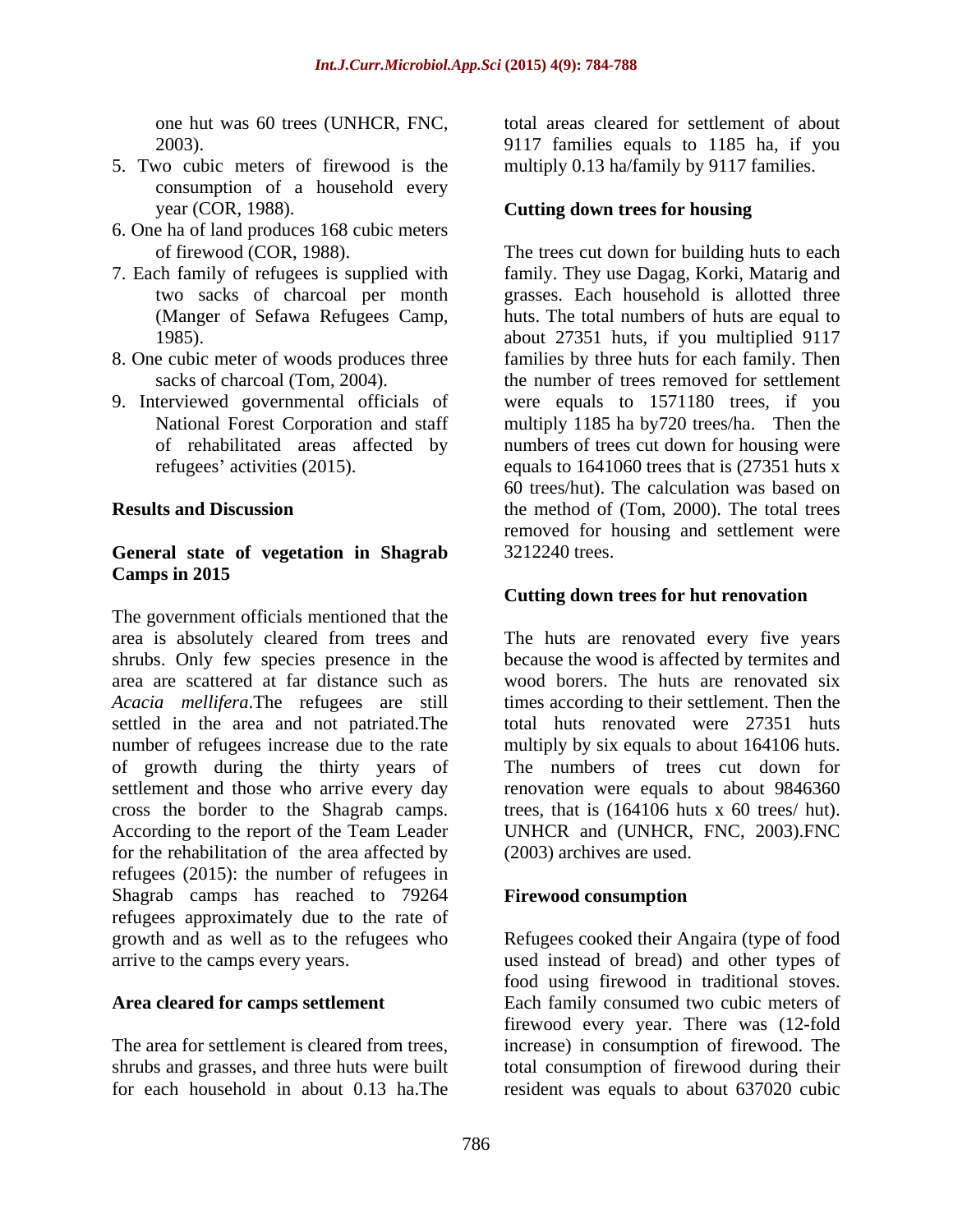meters/ha and multiplied by 720 trees/ha

Refugees used charcoal for making coffee **Recommendations** and tea. They drink a lot of coffee during the day according to their culture. The total The study has come out with the following consumption of charcoal was equals to about 6564240 sacks of charcoal, where (9117 families x two sacks/family/month x12 1. Strict enforcement of laws and regulations sacks/year  $x$  30 years). If we change the consumption of charcoal to removal of trees the result is 6564240 sacks divided by 3 2. Encourage the participatory approach sacks/ha, and 168 cubic meters/ha, and during the rehabilitation of such multiply by 720 trees/ha equals to about 937748509 trees. 3. Establishment of large plantations in

The study find out that there is additional consumption of forest products in the area due to increase of refugees given the rate of growth and the new arrival of refugees which is equal to about 13675 refugees, that **References** is 2735 families. The area cleared for refugees settlement was 355.6 ha, number of Adam, A.A. (2015). Director of forest. grass huts was 8205. Trees cut down for building the huts were 492300 trees. The Berhane, W. (1989). Hand Book of the consumption of firewood was 5470 cubic meters while the consumption of charcoal

The misuse of forests by refugees had negative impact on forest recourses, serious<br>devastation of forest, was carried out due to FIT om MA devastation of forest, was carried out due to ElTom, M.A. (1985).The Problem of the increase of needs for forest products such as fire wood, charcoal, building Suliman, O.E (2015). The team Leader of materials and grazing. The growing number of refugees due to arrivals to Shagarab has

meters, which is (30 years x 2 cubic meters aggravated the situation. The huge number x 9117 families). Using the archive of COR of refugees exerted more pressure on the (1988) as reported. When we change the available meager trees and consequently consumption of firewood into trees the result increases the environmental degradation of is 637020 cubic meters divided by 168 cubic the whole areas with different features such equals to about 2730086 trees. disappearance of trees in the area. There **Charcoal consumption consumption consumption consumption** as increasing soil degradation and degradation has also affected the native population.

## **Recommendations**

recommendations:

- that control cutting down of trees in particular area.
- deteriorated area.
- **Additional consumption of forest** necessary fuel wood and building **products** materials. refugees' area to provide them with the materials.
	- 4. Refugees belong a plenty of livestock, in this case the provision of grazing grass is necessary by scatting seeds of grass ding the rainfall season.

# **References**

- Adam,A.A.(2015). Director of forest. Personal contact. Showak.
- was 66640 sacks. Sudan. Commissioner of Refugees. Refugees Settlement Administration, Showak, Gedaref State. Eastern (1988) Refugee's situation in the Sudan. Annual report. Khartoum, Sudan.
	- Resource Management in the Sudan.
	- the Rehablitation of areas affected by refugees in Eastern Sudan. Personal